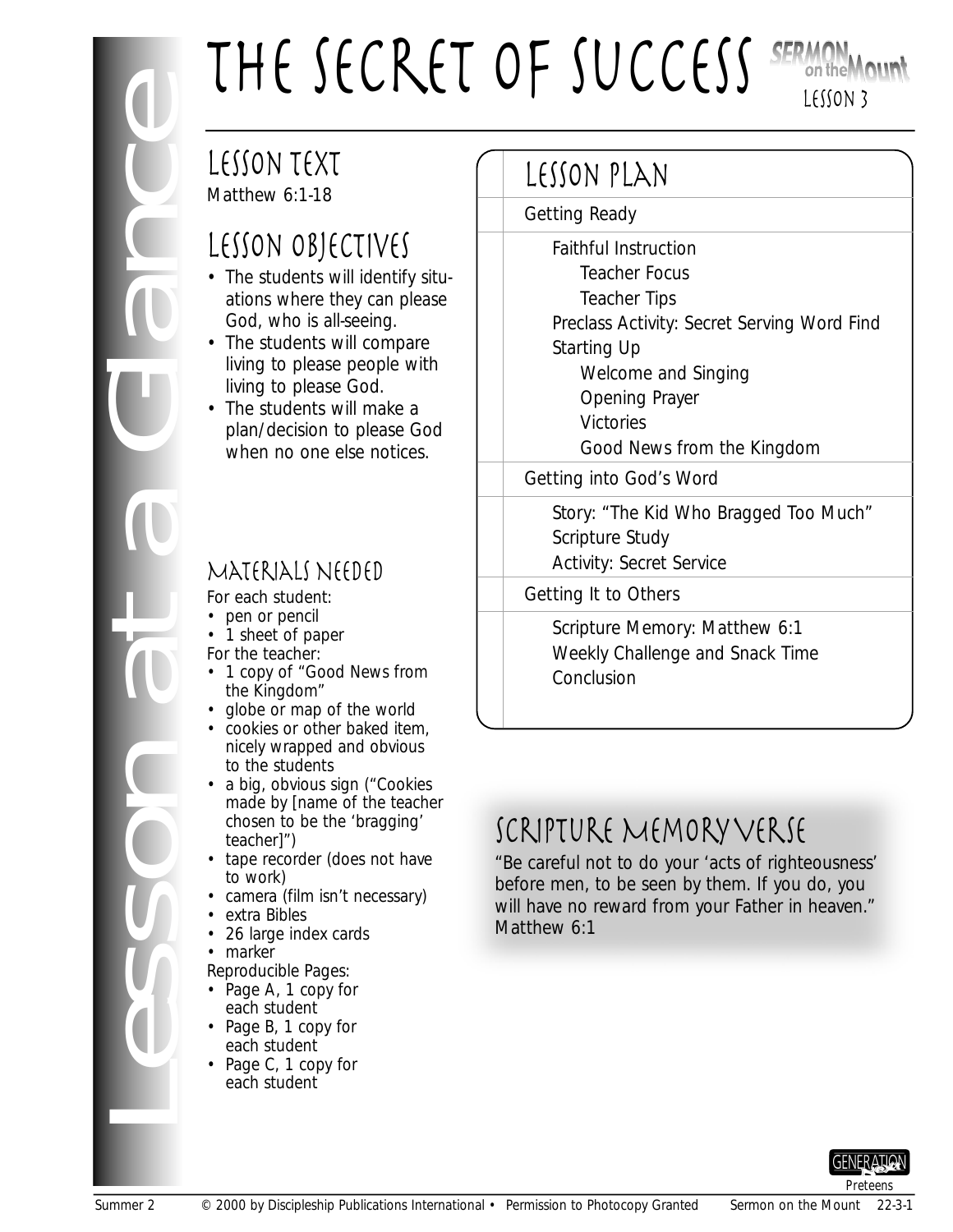

## Faithful Instruction

#### Teacher Focus

Pray before preparing this lesson. Read and meditate on Matthew 6:1-18. Study the lesson in your time with God so that your teaching will come from your heart. Consider why you do all the things you do. Are they done for recognition and praise, or for the glory of God? Think about your service in the kingdom and the world, and pray that your motivation will be pure.

#### Teacher Tips

This passage of scripture talks about how to give to the needy and how to pray. We want the students to leave class wanting to do these things without looking for praise from men. To accomplish this, in the class one teacher will seem to do exactly the opposite of what Jesus commands. He or she will brag about himself or herself. Read and practice the lesson with your assistants in order to coordinate your performance. Please make sure you exaggerate and over-emphasize everything you do in order to make your point clearly.

## PRECLASS ACTIVITY

#### Secret Serving Word Find

This word search puzzle will help the students realize many ways that they can serve others.

#### Materials Used

*For each student:*

- pencil
- *Reproducible Pages:*
- Page A, 1 copy for each student

#### Instructions

- 1. Give each student a copy of Reproducible Page A (Secret Serving Word Find) and a pencil when they arrive.
- 2. Have students find and circle all the hidden ways that they can serve.
- 3. After they find all the words, have them list how they would serve others specifically in ten of these ways. You could set it up so that the first one done gets a prize (they get to serve in some way in the class!). It's always fun to make it competitive in a friendly way.
- 4. Close out the Preclass Activity by asking: *What is the title of this worksheet?* (Secret Serving) *Who is it a secret from?* (Others.) *Is it a secret from God? Why not?* (Because God sees everything*.) Do you think he really cares if you do good things? How does he feel when he sees you secretly serve someone else in the ways you have listed? He loves to see us serving and helping others when no one else sees it. Do you ever feel that no one cares if you help or give? Have you ever done something for someone who did not thank you? God is always looking and loves to catch us helping and giving in secret. Nothing that we do for others goes unnoticed by God—even if it goes unnoticed by others.*

NOTE: The teacher who closes out the Preclass Activity should not be the same as the one who does the Scripture Study (for reasons that will be explained later).

5. NOTE: Answer key is on the next page.

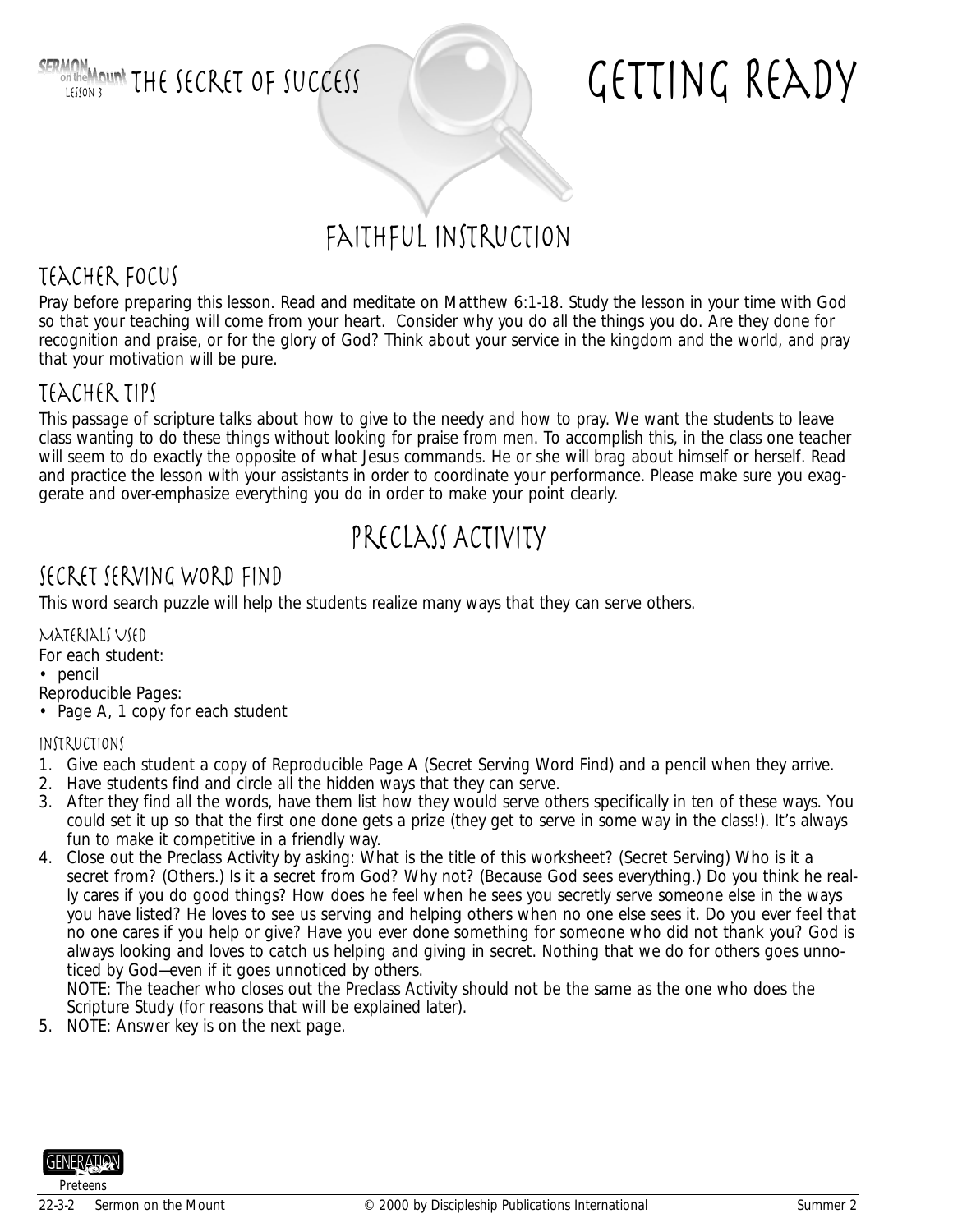

## Starting Up

#### WELCOME AND SINGING

Call the students together in a circle. Welcome everyone by name, being sure to recognize anyone who is visiting. Let them know how glad you are to see them and how much you looked forward to being with them. Sing a few great songs.

#### Opening Prayer

*Who would like to say a prayer to start today's time together?* Let a few students lead the prayer. Encourage the students to mention missing students, special church activities, illnesses, and to be especially thankful that God always sees when we are giving to others and that it makes him happy.

#### Victories

Take time to have the students share about the challenge they were given at the end of last week's class. *Did everyone complete their challenge? How did it go? What fears did you face as you met the challenge to put the lesson into practice? How did everyone do with having consistent quiet times? Who would like to share something they learned this week?*

Praise and encourage all the students' efforts, especially noting any area of significant growth. Offer help and suggestions so they can have even more victories in the coming week.

#### Good News from the Kingdom

#### Materials Used

*For the teacher:*

- 1 copy of "Good News from the Kingdom"
- globe or map of the world

#### Instructions

*Now let's take a few minutes to share "Good News from the Kingdom."* Be excited as you read about what is happening around the world. Have a globe or map ready, pointing out the location as you share. Remind your students that the kingdom of God is worldwide and the victories of our brothers and sisters on other continents can inspire us and spur us on.



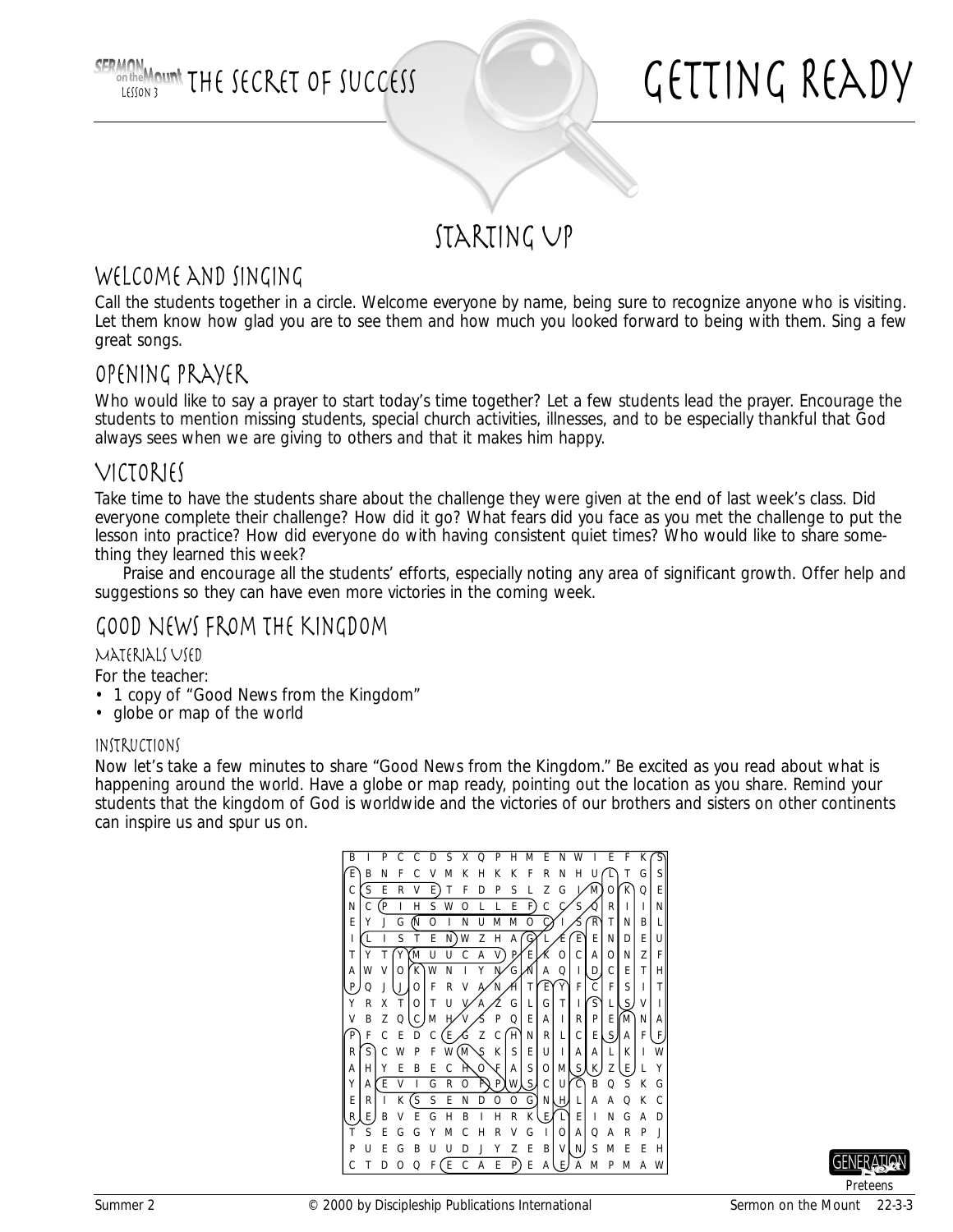## $L_{\textrm{\tiny{LHSON3}}}^{\textrm{\tiny{theMount}}}$  THE SECRET OF SUCCESS GETTING INTO GOD'S WORD

## STORY

#### "The Kid Who Bragged Too Much"

This story is about a boy whose bragging caused people not to help him when he really needed it.

#### Materials Used

*Reproducible Pages:*

• Page B, 1 copy for each student

#### Instructions

- 1. Distribute copies of Reproducible Page B ("The Boy Who Bragged too Much") to the students.
- 2. Ask a volunteer to read the story aloud to the class.
- 3. Ask: *What would you say the moral of this story is?* (Accept different answers. Example: Bragging brings bad consequences in our lives.)

## Scripture Study

Matthew 6:1-18 tells us how to give to the needy and how to pray. We want the students to leave class wanting to do these things without looking for praise from men. To accomplish this, one teacher will seem to do exactly the opposite of what Jesus commands. Please make sure you exaggerate and over-emphasize everything you do. Basically, the students will teach you the meaning of the scripture.

#### Materials Used

*For the teacher:*

- cookies or other baked item, nicely wrapped and obvious to the students
- a big, obvious sign ("Cookies made by [name of the teacher chosen to be the 'bragging' teacher]")
- tape recorder (does not have to work)
- camera (film isn't necessary)
- extra Bibles

#### Instructions

1. *Let's start our Bible study time with a prayer.* (Have the students get in a circle to pray. You—the bragging teacher—may have some of the students pray. You pray last. When it's your turn to pray, start praying and then stop in the middle of your prayer and turn on the tape recorder and say: *I need to record this so that [evangelist's name] can see how well I'm praying and how spiritual I am.* Then proceed to finish your prayer.)

#### GENERATION

Preteens

2. *Before we start our Bible Story, I just wanted everyone to notice the delicious cookies I made for the snack time. Do you know how long it took me to make them? I spent three hours making these cookies, not to mention the time spent buying the ingredients. First, I had to go to the bank and get twenty dollars of my money. Then I had to go to the supermarket to get the ingredients. I waited in line forever. Then I carried everything home. I had to put all the ingredients together. Oh, I almost forgot: I had to buy cookie sheets too. I baked them in the oven for ten minutes each. It cost money to have the oven on while all those cookies baked. Last, I had to buy the container/plate that the cookies are on and the napkins for you. I also made this nice sign! And to show how much of a servant I am, would you please (speaking to another teacher) take a picture of me with the cookies so that I can show others what I've done for all of you.*

- 3. One of the teachers should pretend to take a picture of you next to your cookies.
- 4. *Let's turn our Bibles to Matthew 6*. Read vv1-18 as described below. (You may not need to read all the way through since hopefully the students will tell you that you are reading it incorrectly.)
- 5. Skip over the word "not." For example, v1 says: "Be careful not to do your 'acts of righteousness' before men, to be seen by them." You read it as *"Be careful to do your 'acts of righteousness' before men, to be seen by them. If you do, you will have a reward from your Father in heaven. So when you give to the needy, do announce it with trumpets, as the hypocrites do in the synagogues and on the streets to be honored by men*.*"*
- 6. Hopefully the students will interrupt to correct you. If they don't, ask them what they think about what you just read. Some of them should tell you that you missed some words, especially the word "not." (If they don't get it, reread a verse or two very slowly and clearly.)
- 7. Act surprised. *You mean Jesus says not to do good things? But I thought I was supposed to do good things for others.* The students can talk to you about how Jesus wants us to do lots of good things for others but to do them to please God, not to seek someone's approval or to look good to others. Then ask, *What does that mean*? Keep the conversation going until the students help you see that Jesus does not want us to do things just for attention or to look good or so others will like us, etc. Basically, the students will be explaining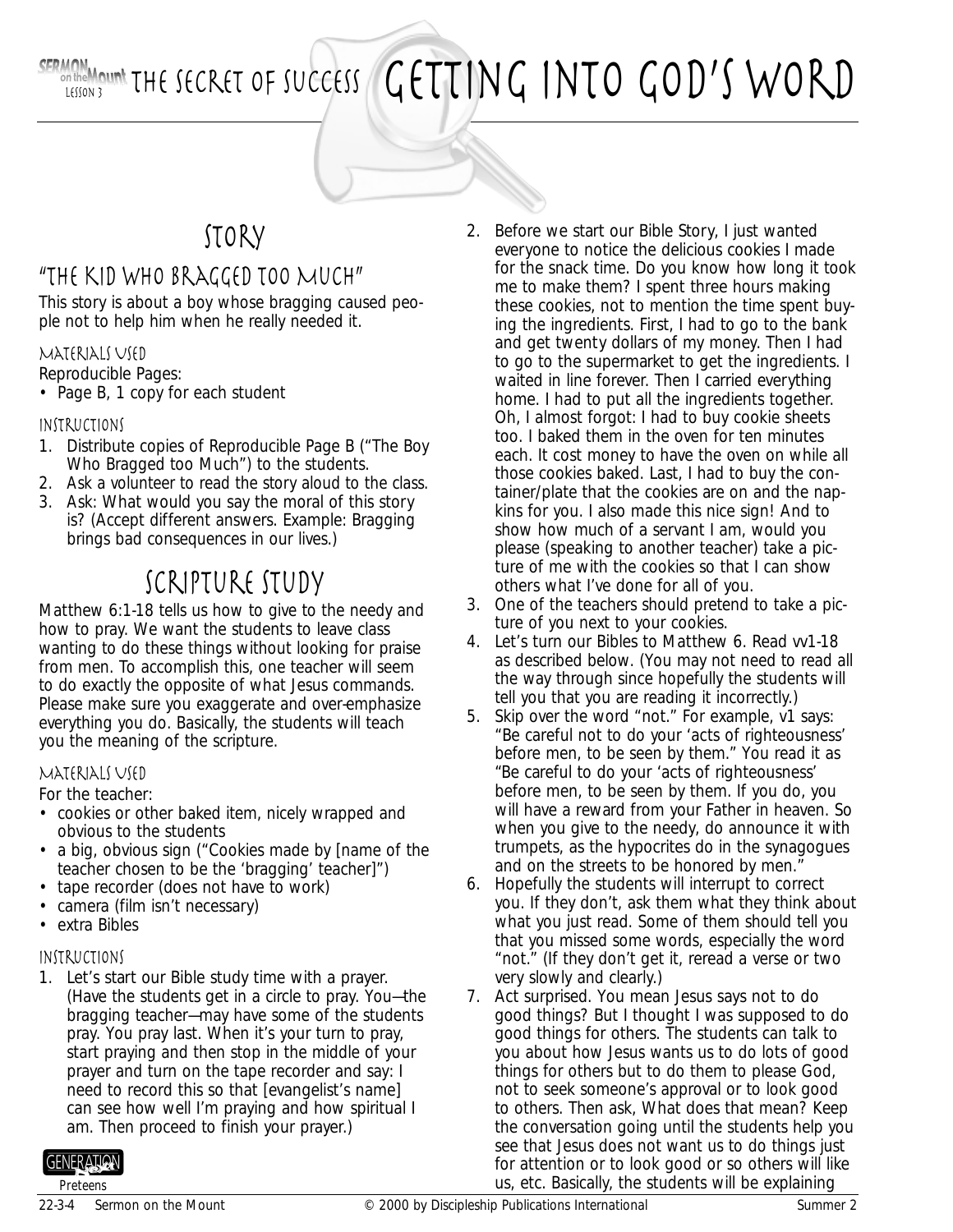## $L_{\textrm{\tiny{LHSON3}}}^{\textrm{\tiny{theMount}}}$  THE SECRET OF SUCCESS  $/$  GETTING INTO GOD'S WORD

the passage to you and to themselves, and growing in their convictions as well.

- 8. Continue to question the kids about these things. Gradually, act like you understand the meaning of the passage. *Why is it not good to do something just to get others to like you? Why wouldn't God want us to do that?* Help them see that it's okay for others to acknowledge it when we do something for them (and we should always thank people when they do things for us) but that shouldn't be our main motivation. God wants us to know that he sees and values and will reward every good thing we do, whether or not anyone else notices.
- 9. Reread vv1-4 correctly. *Jesus wants our insides to be pure and right, not just our outsides. He knows that if the inside is good then we will be really happy. God is more concerned about what is really going on inside of us than he is about the good things we are doing on the outside. Our insides and outsides need to match.*
- 10. Close out by asking the following questions:
	- *Why doesn't Jesus want me to do good things for others (acts of righteousness)?* (He does, he just wants us to do them to please God, not to look good to others.)
	- *Why shouldn't I want to look good to others? How will I ever get a date?* (God wants us to have great relationships, but he wants us to live to please him. If we are people-pleasers, then we're not thinking about pleasing God.)
	- *Who are these "hypocrite" guys anyway?* (A "hypocrite" is someone who knows the right answers but doesn't put them into practice.)
- 11. Finish by asking them, *By the way, how did you feel about me when I was bragging about all the things I had done? How can we keep from being like this?* (i.e., How can we be people who are trying to please God, not trying to gain praise for ourselves?)

## Activity

#### Secret Service

The students will create a plan to serve in a way or ways that no one will notice.

#### Materials Used

*For each student:*

- pen or pencil
- 1 sheet of paper

#### Instructions

- 1. In order to put today's lesson into practice, the students will make a plan to serve in ways that no one will notice or give them credit for—except God, of course. They should think of a need they could meet that only God could see them doing. This will require some creativity on the part of the students to serve "incognito." It should be interesting to see what they come up with.
- 2. The goal is for the students to spend some time thinking and writing about how to give to someone else without looking for anything in return. The emphasis is on knowing that God sees and is pleased by their deeds. This is to be their real reward.
- 3. Ideas could include (but are not limited to):
	- doing cleaning at home after school, especially if parents are not at home (e.g., washing dishes, mopping the kitchen floor)
	- setting up chairs for preteen class before others arrive
	- using paper towels and glass cleaner and cleaning the mirrors in your house (or sliding glass door or car windows)
	- doing something at school to serve
	- reaching out to another student who has difficulty making friends
	- sending an anonymous encouraging note to someone
- 4. Once the students have decided on individual ways to serve, have them brainstorm ideas for a way they can "serve in secret" as a group. This will require some planning and coordination on the part of the preteen teachers and leaders, but it could have a powerful impact on the students. Ideas could include
	- cleaning up a nearby schoolyard or park
	- volunteering at a soup kitchen
- 5. In every community there are numerous opportunities to serve that you and your students can focus on together. It will be important that the kids feel that this is *their* project and that they take ownership to make it successful. Of course, someone will probably know they are doing the project, but the idea is that they are not broadcasting it to the ones who don't know.

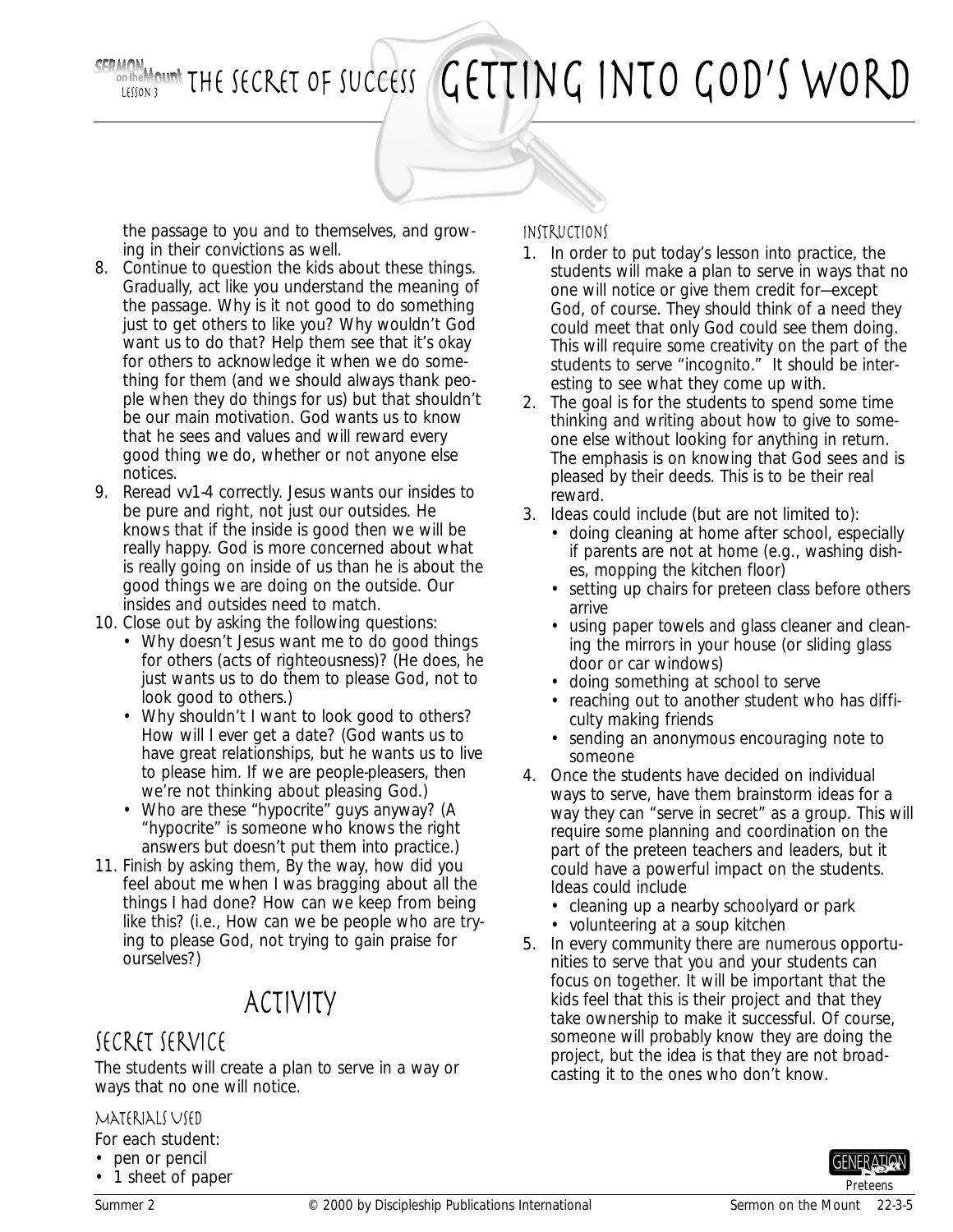

## GETTING IT TO OTHERS

## Scripture Memory

"Be careful not to do your 'acts of righteousness' before men, to be seen by them. If you do, you will have no reward from your Father in heaven." Matthew 6:1

#### Materials Used

*For the teacher:*

- 26 large index cards
- marker
- *Reproducible Pages:*
- Page C, 1 copy for each student

#### Instructions

1. Write the memory verse, in short phrases on each card (see below).

| "Be careful not         | to do your    |  |  |  |  |  |
|-------------------------|---------------|--|--|--|--|--|
| 'acts of righteousness' | before men    |  |  |  |  |  |
| to be seen              | by them.      |  |  |  |  |  |
| If you do,              | you will have |  |  |  |  |  |
| no reward               | from your     |  |  |  |  |  |
| Father in heaven."      | Matthew 6:1   |  |  |  |  |  |

- 2. Have several students read the memory verse aloud from their Bibles.
- 3. Then close the Bibles and divide the class into two teams. Shuffle and mix both sets of memory cards together, and place them face down on the top of a large table.
- 4. Have the two teams line up parallel to the sides of the table (about three paces back from the table).
- 5. Have each team count off starting with "1." If one

team has an extra member, the teacher or an assistant can play in order to make the teams even.

6. To begin the game, call out a number. The members of each team who have that number run to the center and quickly choose a card from the pile and bring it to their team. Continue doing this. If the one team member gets a duplicate card for his or her team (a card that has already been brought to the team's pile) then on the next turn, a team member simply takes that duplicate card back and picks up another card. The team that places the 13 cards in order first is the winner. Play again as time allows.

## WEEKLY CHALLENGE AND SNACK TIME

If your students bring a snack, allow them to eat it while you explain to them the challenge for the week.

Have the students review what they are going to do in secret as they planned in their activity time. Encourage them to complete their service by the end of the week.

## Conclusion

End the class with a prayer.

## WEEKLY CHALLENGE

Pray about and put into practice your plan of secret service.

Share your victory with the class next week

(but keep your specific act of service a secret if you can).

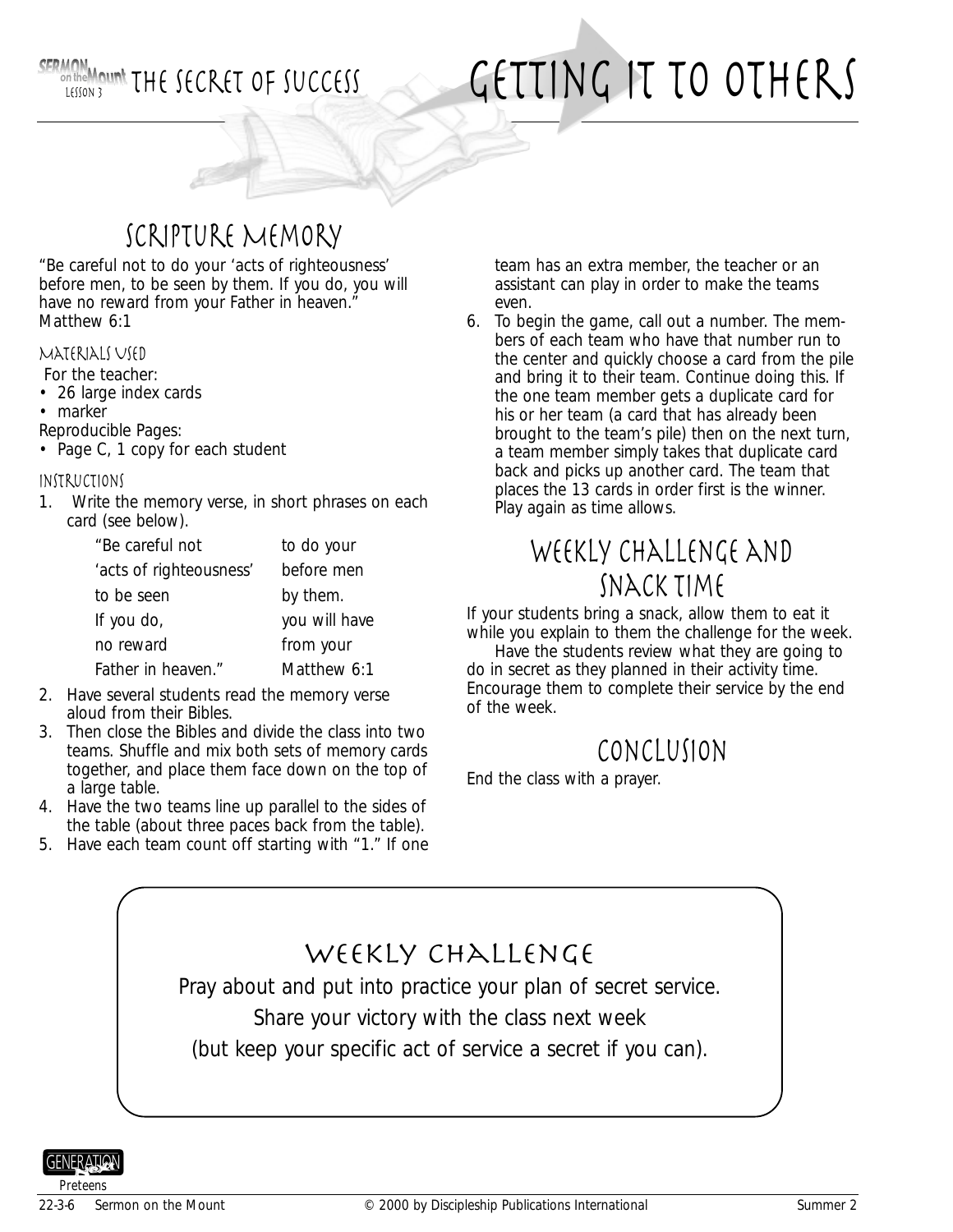## The secret of success

yunuy  $LffON3$ (supplement)

## Lesson Text

Various Scriptures from Old and New Testament (see Reproducible Page D)

## Lesson Objectives

- The students will compare the results of pleasing God to the results of pleasing men, based on New and Old Testament accounts.
- The students will give one example of a Biblical figure who pleased God and one who did not.
- The students will make a plan/decision to please God when no one else notices.

### Materials Needed

*For each student:* • pen or pencil *For the teacher:*

- several concordances
- extra Bibles
- hat or bag
- 9 strips of paper
- pen
- watch or clock with a second hand
- 1 or 2 glasses frames without lenses or magnifying glasses *Reproducible Pages:*
- Page D, 1 copy for each student

## Lesson Plan

*Getting Ready*

Faithful Instruction Teacher Focus Teacher Tips Preclass Activity: A Pleasing Preclass Starting Up Welcome and Singing Opening Prayer and Review Great News Sharing

*Getting into God's Word*

Scripture Study Activity: Charades

*Getting It to Others*

Scripture Memory: Matthew 6:1 Weekly Challenge and Snack Time Conclusion

## Scripture Memory Verse

"Be careful not to do your 'acts of righteousness' before men, to be seen by them. If you do, you will have no reward from your Father in heaven." Matthew 6:1

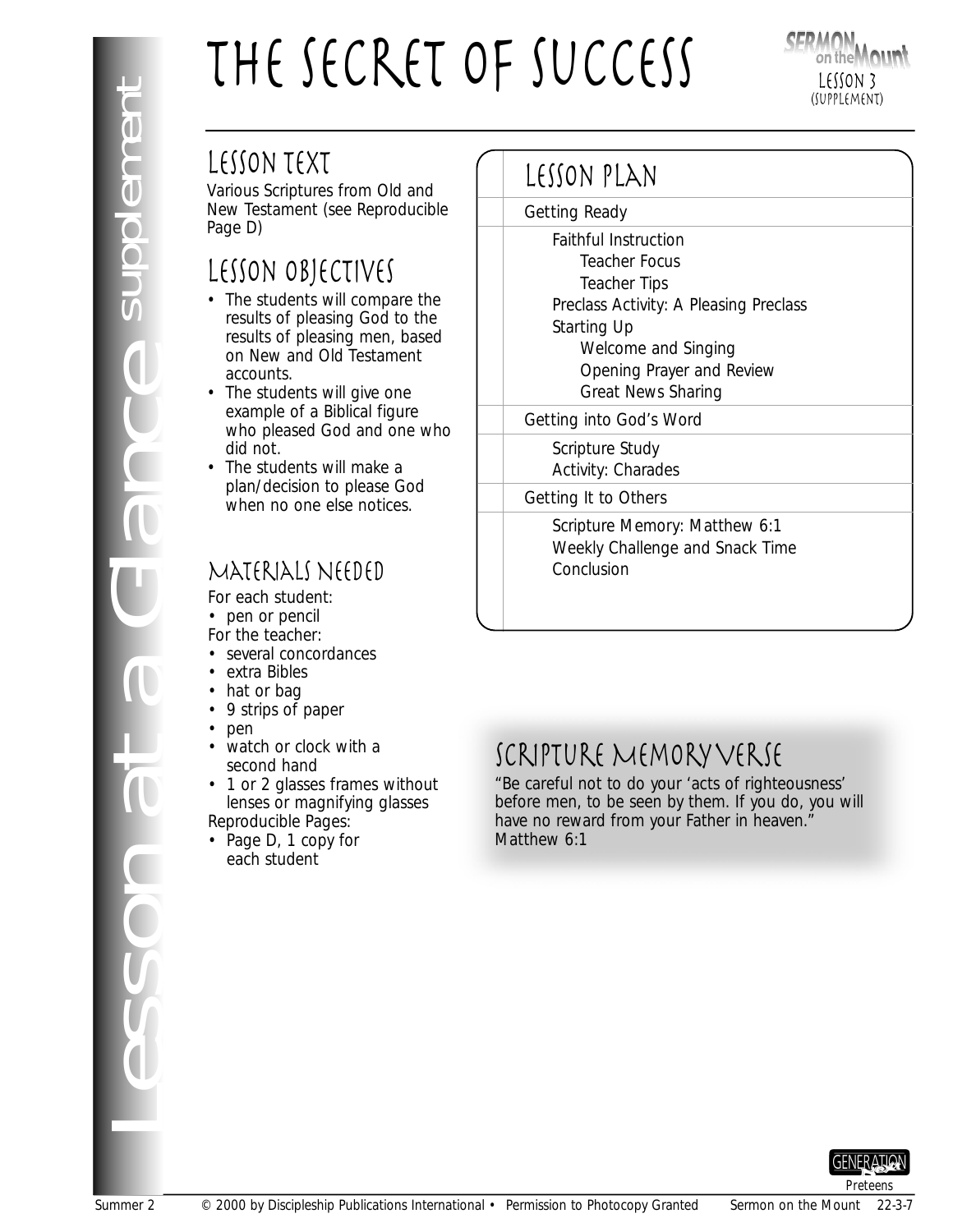

(supplement)

## FAITHFUL INSTRUCTION

#### Teacher Focus

Study the scriptures from Reproducible Page D (To Please or Not to Please). Study out also the result of pleasing God versus pleasing people. Think of some inspiring and practical stories from your own life that will help the students see the blessings of living to please God. Be open and encouraging as you relate some of the ways you pleased people and how you have changed to please God.

#### Teacher Tips

Pray before preparing this lesson. Know the lesson well. This lesson needs to be presented in an enthusiastic, lively way. Use every opportunity to share examples related to the scriptures that are used in this class in order to show your students the practical side of this lesson

## PRECLASS ACTIVITY

### A Pleasing Preclass

Students will use their Bibles to look up passages and determine whether the person in the passage was or was not pleasing to God.

#### Materials Used

- *For each student:*
- pen or pencil
- *For the teacher:*
- several concordances
- extra Bibles
- *Reproducible Pages:*
- Page D, 1 copy for each student

#### Instructions

- 1. As the students come into the class, give each a copy of Reproducible Page D (To Please or Not to Please) and a pen or pencil.
- 2. Tell the students to look up the references given, read the passage and decide if the person/people in the passage was/were pleasing people or pleasing God.
- 3. They may work in pairs if they wish.
- 4. When they are finished, ask them to hold on to these sheets because they will need them later in class.
- 5. Do not go over the answers at this point.



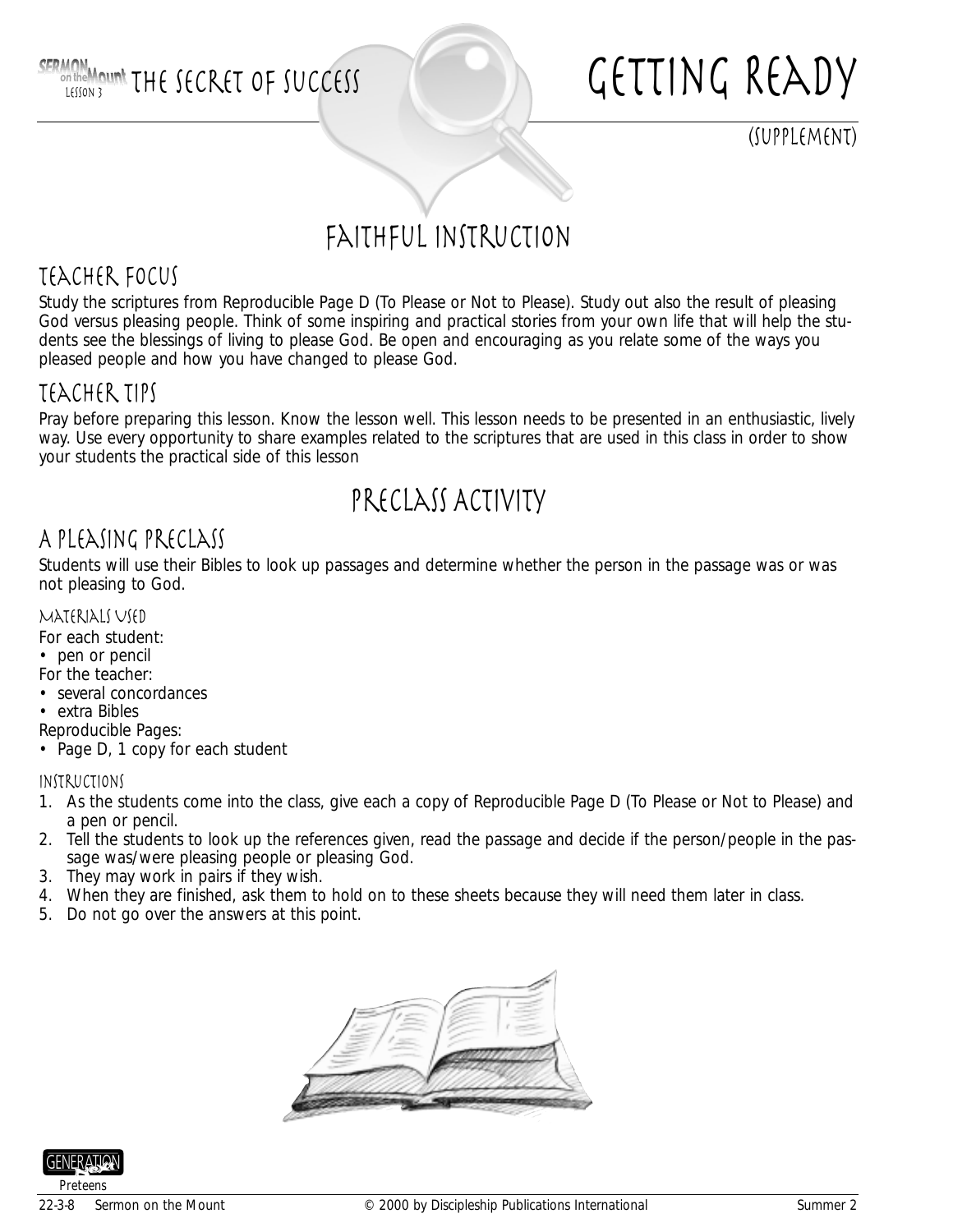

(supplement)

STARTING UP

#### WELCOME AND SINGING

Call the students together in a circle. Welcome everyone by name, being sure to recognize anyone who is visiting. Let them know how glad you are to see them and how much you looked forward to being with them. Sing a few great songs.

#### Opening Prayer and Review

- Open with one of the students praying for each student to be more concerned about what God thinks than what people think.
- Have one student recite the memory verse for this lesson: Matthew 6:1.
- Have a student briefly review the previous lesson about not bragging, etc.

#### Great News Sharing

Allow several minutes for the students to share great news about their lives. This could be about a family member who became a disciple, someone healed from an illness, someone studying the Bible, great grades, etc. Remind the students to be brief so as many as possible can share.



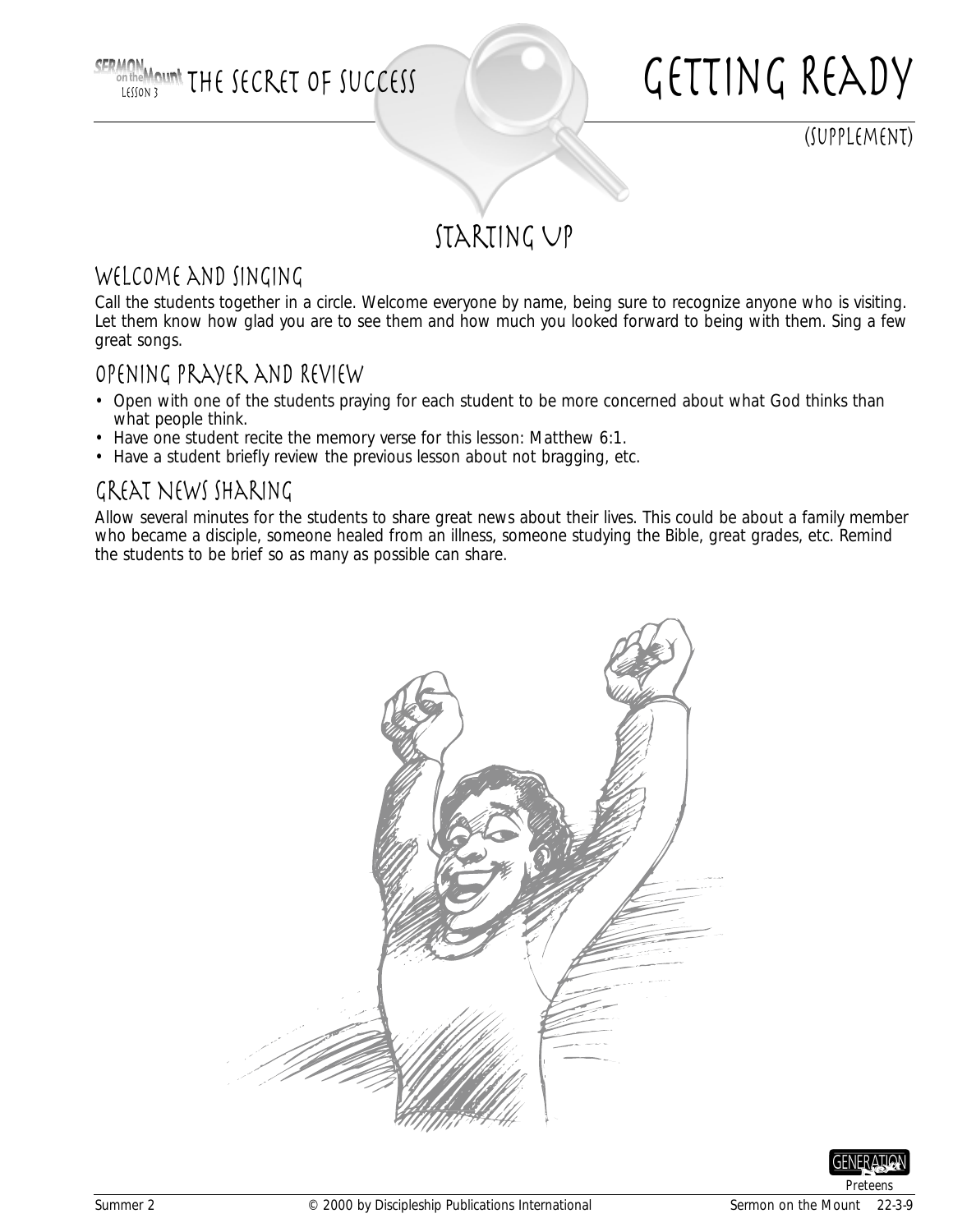Lesson 3 THE SECRET OF SUCCESS GETTING INTO GOD'S WORD

#### (supplement)

## SCRIPTURE STUDY

#### Instructions

- 1. Have the students take out their Preclass Activity sheet again (Reproducible Page D). Go over the answers and let the students check their papers.
- 2. Divide the students into pairs, and assign each pair one of the scriptures from the left-hand column. Ask them to write on the back what the result was for the person(s) in that passage. For example, the result of Hebrews 11:7 is that Noah saved his family (and he condemned the world instead of blending in and doing what the world wanted him to do and so being drowned). In some cases they will have to read further in the passages to understand all the results.
- 3. Next, have the students write what would have happened if the people in the passage had done the opposite. For example what would have happened if Noah had not obeyed God? Or what would have happened if Ananias and Sapphira had decided not to lie, etc? This will help the students see that we all have choices.
- 4. After they have had about ten or fifteen minutes to read and write, have them share with the class what they learned.
- 5. NOTE: If you have a large class, several pairs will need to do the same reference.

Remind the students that the secret of success is to seek to please God instead of seeking to please people.

Ask the following questions:

- *In which situations are you most tempted to please people rather than to please God?*
- *In what ways do friends put pressure on you to please them?*
- *How can you help each other choose to please God?*

| SCRIPTURE         | PLEASED WHOM?   |  |  |  |  |  |  |  |
|-------------------|-----------------|--|--|--|--|--|--|--|
| Exodus $32:1-4$   | (People)<br>God |  |  |  |  |  |  |  |
| 1 Samuel 15:22-24 | (People)<br>God |  |  |  |  |  |  |  |
| Daniel 6:6-11     | God<br>People   |  |  |  |  |  |  |  |
| Matthew 26:69-75  | (People)<br>God |  |  |  |  |  |  |  |
| John 14:30-31     | God<br>People   |  |  |  |  |  |  |  |
| Acts 4:18-20      | (People)<br>God |  |  |  |  |  |  |  |
| Acts 5:1-11       | (People)<br>God |  |  |  |  |  |  |  |
| Acts 8:9-25       | God<br>People   |  |  |  |  |  |  |  |
| Hebrews 11:7      | God<br>People   |  |  |  |  |  |  |  |

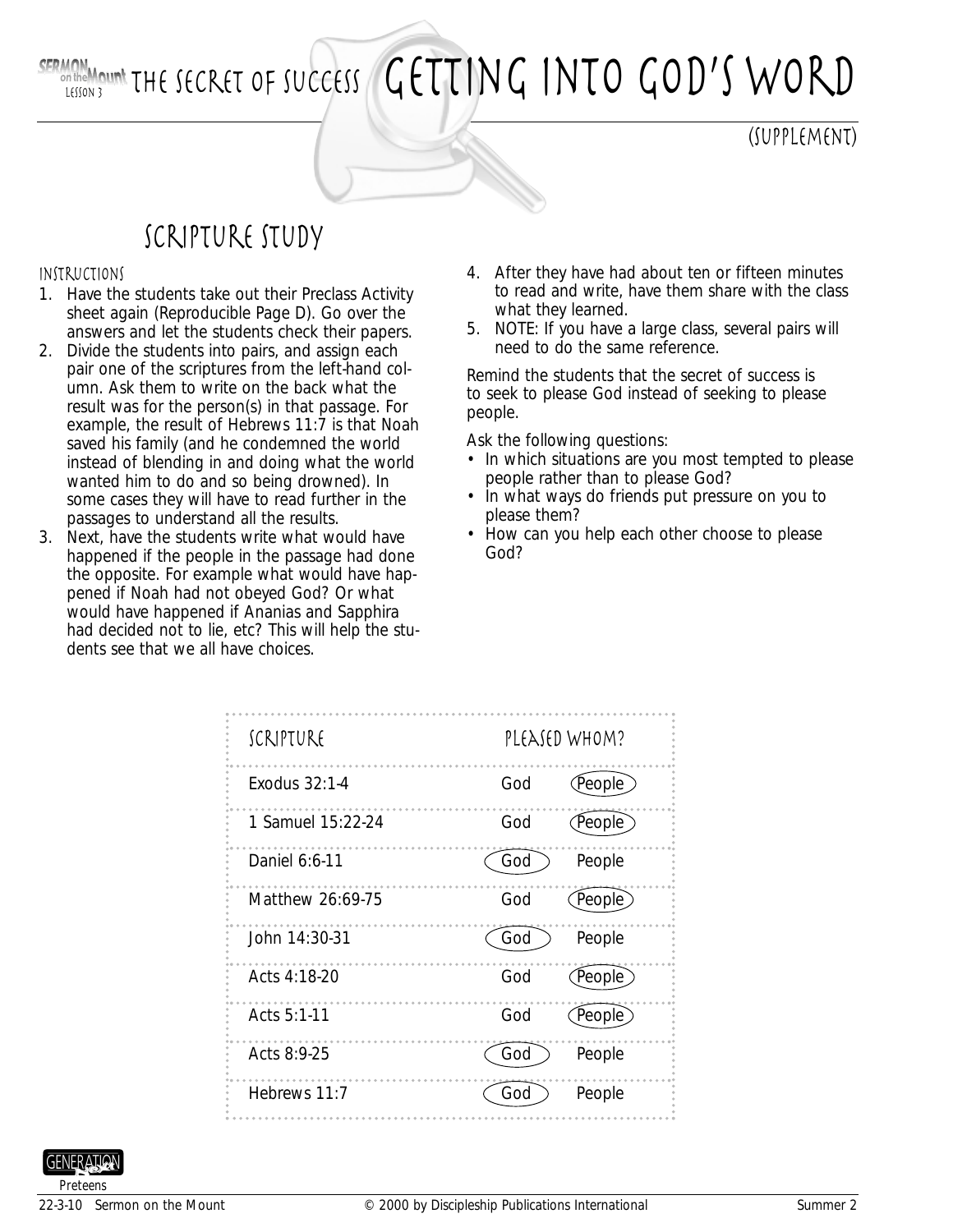$L_{\textrm{\tiny{LHSON3}}}^{\textrm{\tiny{LHSOMOM1}}}$  THE SECRET OF SUCCESS GETTING INTO GOD'S WORD

(supplement)

## Activity

#### CHARADES

The students will act out various situations from the Preclass Activity passages in a game of charades.

#### Materials Used

*For the teacher:*

- hat or bag
- 9 strips of paper
- pen
- watch or clock with a second hand

#### Preparation

Write the name of each character/situation from the "Pleasing Preclass" on a slip of paper and place them into a bag or hat.

#### Instructions

- 1. Divide the class into two groups.
- 2. The group that goes first chooses one of their team members to pick a slip of paper from the bag/hat. They have 30 seconds to decide how they are going to act out the character for their team. Then the team is given 60 seconds to figure out the character.
- 3. To get a "point" the students must name the character or characters involved. For example, answering "Ananias" would not be considered correct; only "Ananias and Sapphira" could be considered correct.
- 4. If team #1is unable to identify their character(s) in the time allotted, then team #2 is given one chance to guess the answer. If correct, they get team #1's point. If incorrect, they receive minus one (-1) point. Team #2 also has the option to "pass" without penalty if they are unsure of the correct answer.
- 5. After this, team #2 takes a turn and the game continues until all the papers have been taken from the bag/hat.
- 6. To get bonus points: If team #1 answers correctly, they have the option to answer a bonus question for an additional point. There is no penalty for answering incorrectly. If team #1's charades answer is incorrect and team #2 answers correctly, then team #2 also has an opportunity at the bonus question (and vice versa).

### Bonus Questions:

NOTE: Read the bonus question that is about the character acted out by the team.

- 1. Aaron (Exodus 32:1-4) *When Aaron and the people made the golden calf to worship, who had they been waiting for and where was he?* Answer: Moses, on top of the mountain with God
- 2. Saul (1 Samuel 15:22-24) *Why did Saul give in to the people?* Answer*:* He was afraid of the people.
- 3. Daniel (Dan 6:6-11) *What did Daniel do differently after King Darius issued his decree?* Answer*:* Nothing
- 4. Peter denies Jesus (Matthew 26:69-75) *What happened after Peter denied Jesus the third time?* Answer*:* a rooster crowed or Peter wept bitterly
- 5. Jesus (John 14:30-31) *Who has no hold on Jesus?* Answer: the prince of this world or Satan
- 6. Peter and John (Acts 4:18-20) *What did Peter and John do when commanded by the Sanhedrin not to speak or teach at all in the name of Jesus?* Answer*:* They insisted on continuing to preach.
- 7. Ananias and Sapphira (Acts 5:1-11) *What happened to Ananias and Sapphira?* Answer: died
- 8. Simon the Sorcerer (Acts 8:9-25) Why did Peter rebuke Simon the Sorcerer? Answer*:* because he offered the apostles money for their miraculous powers or because he was full of bitterness and captive to sin
- 9. Noah (Hebrews 11:7) *According to Hebrews 11:7, what was Noah an heir of?* Answer*:* righteousness or the righteousness that comes by faith



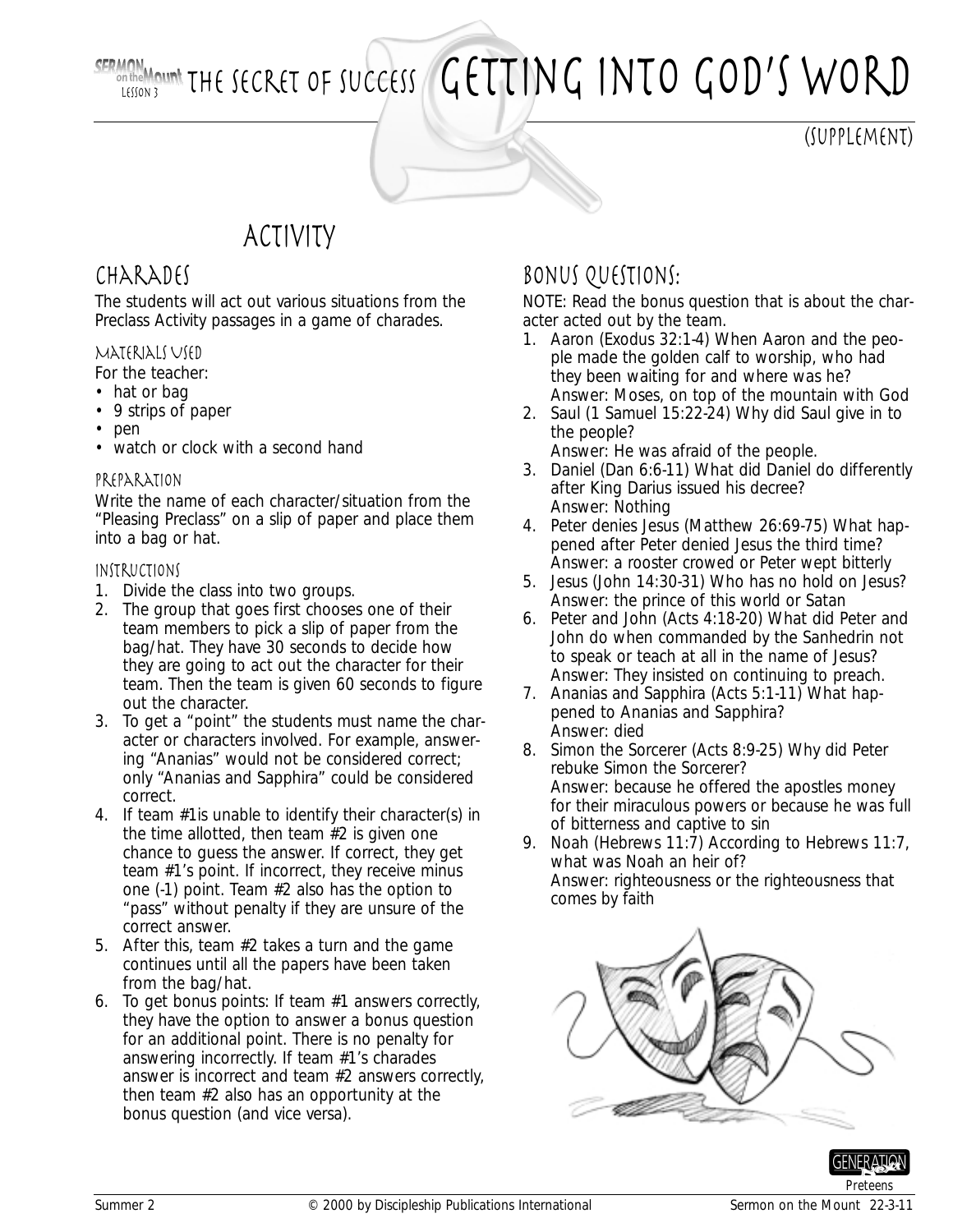SERMON<br>Contribution THE SECRET OF SUCCESS

## GETTING IT TO OTHERS

(supplement)

## Scripture Memory

"Be careful not to do your 'acts of righteousness' before men, to be seen by them. If you do, you will have no reward from your Father in heaven." Matthew 6:1

#### Materials Used

*For the teacher:*

• 1 or 2 glasses frames without lenses or magnifying glasses

#### Instructions

- 1. Divide the students into two small groups if there are more than eight or ten in the class. Have each group sit in a circle.
- 2. Give the glasses/magnifying glass to one student (in each group) and have them start saying the memory verse.
- 3. Have them stop after a few words (or even one word) and pass the glasses/magnifying glass to another student who must continue saying the verse. After they say a word or two of the verse, they pass the glasses/magnifying glass to another and continue until the verse is completed. Some students may get passed the glasses/magnifying glass more than once. Make sure everyone gets the glasses/magnifying glass at least once.
- 4. Ask the students why they are passing glasses/magnifying glass. (The verse talks about being seen!)

## WEEKLY CHALLENGE AND Snack Time

If your students bring a snack, allow them to eat while you remind them of the challenge for the week.

In order to put the lesson into practice, the students made a plan to serve in ways that no one will notice or give them credit for—except God, of course. They were to think of a need or needs they could meet that only God could see them doing. (Suggestions are given on their Memory Verse sheet.) Ask the students if they have performed their "secret service" yet. But do not ask them what it is or was. (Then it wouldn't be a secret, would it?)

Those who have completed the challenge can share with the group how it made them feel to do the service without anyone knowing. *Were you tempted to tell someone because you wanted to make sure they knew? Was it enough reward to know that God knew?*

Make sure they realize that if someone did discover that they did this secret service, that doesn't mean that God was not pleased. The point is that they were not to announce to someone that they did it.

### Conclusion

End the class with a prayer.



### WEEKLY CHALLENGE

Pray about and put into practice your plan of secret service.

Share your victory with the class next week

(but keep your specific act of service a secret if you can).

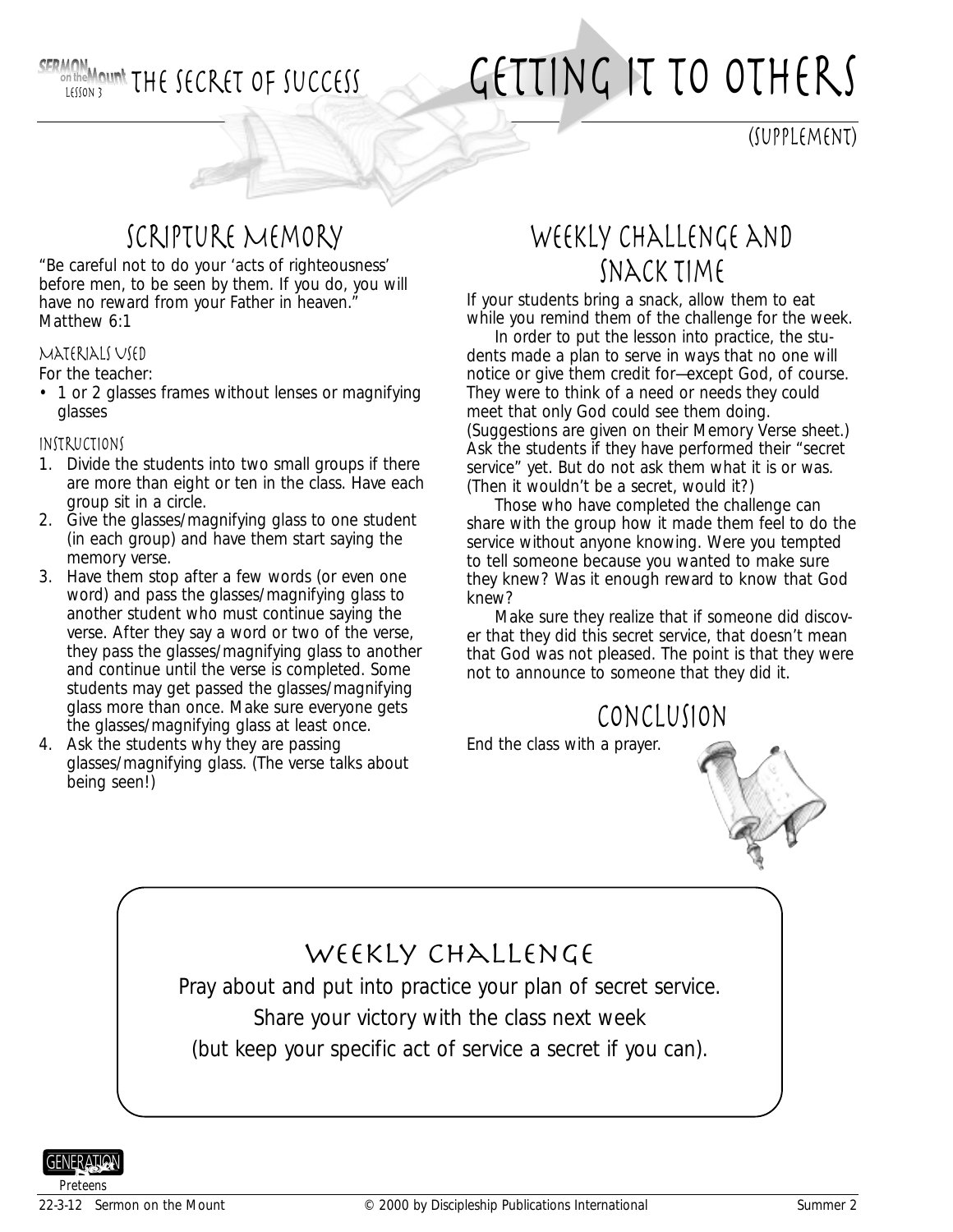SERMON OUT THE SECRET OF SUCCESS

### Secret Serving Word Search

Reproducible page A

(words may be found forward, backward, up, down and diagonally)

|              | B |   | P |   |   | D | S   | Χ   | Q  | $\mathsf{P}$ | Н | M | E | Ν | W |                  | Е            | F | К            | S   |              |
|--------------|---|---|---|---|---|---|-----|-----|----|--------------|---|---|---|---|---|------------------|--------------|---|--------------|-----|--------------|
|              | Ε | B | N |   |   |   | M   | К   | Н  | К            | К | F | R | N | Н |                  |              |   | G            | S   |              |
|              | С | S | E | R |   |   |     |     | I) | P            | S |   |   | G |   | Μ                | $\bigcirc$   | К | Q            | E   |              |
| clean        | N |   |   |   |   |   | W   |     |    |              |   |   |   |   |   | Q                | R            |   |              | N   | love         |
| communion    | Ε |   |   | G | N | ∩ |     | N   | U  | M            | M | O |   |   | S | R                |              | Ν | B            |     | make         |
| cook         |   |   |   |   |   |   | Ν   | W   | 7  | Н            | Α | G |   |   |   | F                | Ν            | D | Е            | U   | mop          |
| encourage    |   |   |   |   |   |   |     |     |    |              | Ρ | F | Κ |   |   |                  | O            | Ν |              | F   | patience     |
| evangelism   | A | W |   | Ω | ĸ | W | N   |     |    | N            | G | N |   |   |   |                  |              |   |              | H   | peace        |
| faithfulness | P | Q |   |   | O | F | R   | V   | A  | N            | Н |   | E |   |   |                  | F            | S |              |     | prayer       |
| fellowship   | Υ | R | х |   |   |   | l I | V   | Α  | 7            | G |   | G |   |   | S                |              | S | V            |     | read         |
| forgive      | V | B |   |   |   | M | Н   | V   | S  | P            | Q | E | Α |   | R | P                | E            | M | <sup>N</sup> | A   | sacrifice    |
| gentleness   | P | F |   |   |   |   |     | G   |    |              | H | N | R |   |   |                  | S            | Α |              | F   | self-control |
| goodness     | R | S |   | W |   | F | W   | М   | S  | К            | S | F |   |   |   |                  |              | К |              | W   | serve        |
| humility     | Α | Н |   |   | R |   |     | Н   |    |              | Α | S | Ω | M |   | Κ                |              |   |              | Υ   | share        |
| joy          | Υ | Α |   |   |   | G | R   | ( ) |    | P            | W | S |   |   |   | B                | Q            | S | К            | G   | speak        |
| kindness     | Ε | R |   | К | S | S | E   | Ν   |    | Ω            | Ο | G | N | Н |   | А                | Α            | Ω | К            | C   | vacuum       |
| listen       | R | Ε | B | V | Е | G | Н   | B   |    | Η            | R | Κ | Е |   |   |                  | Ν            | G | A            | D   | wash         |
|              |   | S |   | G | G |   | M   | С   | Н  | R            | V | G |   | Ο | А | $\left( \right)$ | Α            | R | P            |     |              |
|              | Ρ |   |   |   |   |   |     |     |    |              |   | E | B | V | N | S                |              |   | Е            | H   |              |
|              | С |   | D |   | Q | F | E   |     | Α  | Ε            | P | Ε | A | Ε | A | M                | $\mathsf{P}$ | M |              | A W |              |

When you finish finding all 28 words, choose 10 of those words and write below a way that you could practice each:

| 2.<br>3.<br><u> 1989 - Johann Stein, mars an deus an deus Amerikaansk kommunister (d. 1989)</u><br>$\overline{4}$ .<br><u> 1989 - Jan Sterlinger, skriuwer fan it ferstjer fan de fan it ferstjer fan it ferstjer fan it ferstjer fan i</u><br>5.<br>6.<br><u> 1980 - Johann Stein, marwolaethau a bhann an t-Amhain an t-Amhain an t-Amhain an t-Amhain an t-Amhain an t-A</u><br>7.<br>8.<br>9.<br><u> 1980 - Andrea Station Barbara, amerikan personal (h. 1980).</u><br>10.<br>Core/Getting Ready/1 copy for each student | © 2000 by Discipleship Publications International • Permission to Photocopy Granted<br>Sermon on the Mount 22-3-13 | Summer 2 |
|-------------------------------------------------------------------------------------------------------------------------------------------------------------------------------------------------------------------------------------------------------------------------------------------------------------------------------------------------------------------------------------------------------------------------------------------------------------------------------------------------------------------------------|--------------------------------------------------------------------------------------------------------------------|----------|
|                                                                                                                                                                                                                                                                                                                                                                                                                                                                                                                               | <b>Preteens</b>                                                                                                    |          |
|                                                                                                                                                                                                                                                                                                                                                                                                                                                                                                                               |                                                                                                                    |          |
|                                                                                                                                                                                                                                                                                                                                                                                                                                                                                                                               |                                                                                                                    |          |
|                                                                                                                                                                                                                                                                                                                                                                                                                                                                                                                               |                                                                                                                    |          |
|                                                                                                                                                                                                                                                                                                                                                                                                                                                                                                                               |                                                                                                                    |          |
|                                                                                                                                                                                                                                                                                                                                                                                                                                                                                                                               |                                                                                                                    |          |
|                                                                                                                                                                                                                                                                                                                                                                                                                                                                                                                               |                                                                                                                    |          |
|                                                                                                                                                                                                                                                                                                                                                                                                                                                                                                                               |                                                                                                                    |          |
|                                                                                                                                                                                                                                                                                                                                                                                                                                                                                                                               |                                                                                                                    |          |
|                                                                                                                                                                                                                                                                                                                                                                                                                                                                                                                               |                                                                                                                    |          |
|                                                                                                                                                                                                                                                                                                                                                                                                                                                                                                                               |                                                                                                                    |          |
|                                                                                                                                                                                                                                                                                                                                                                                                                                                                                                                               |                                                                                                                    |          |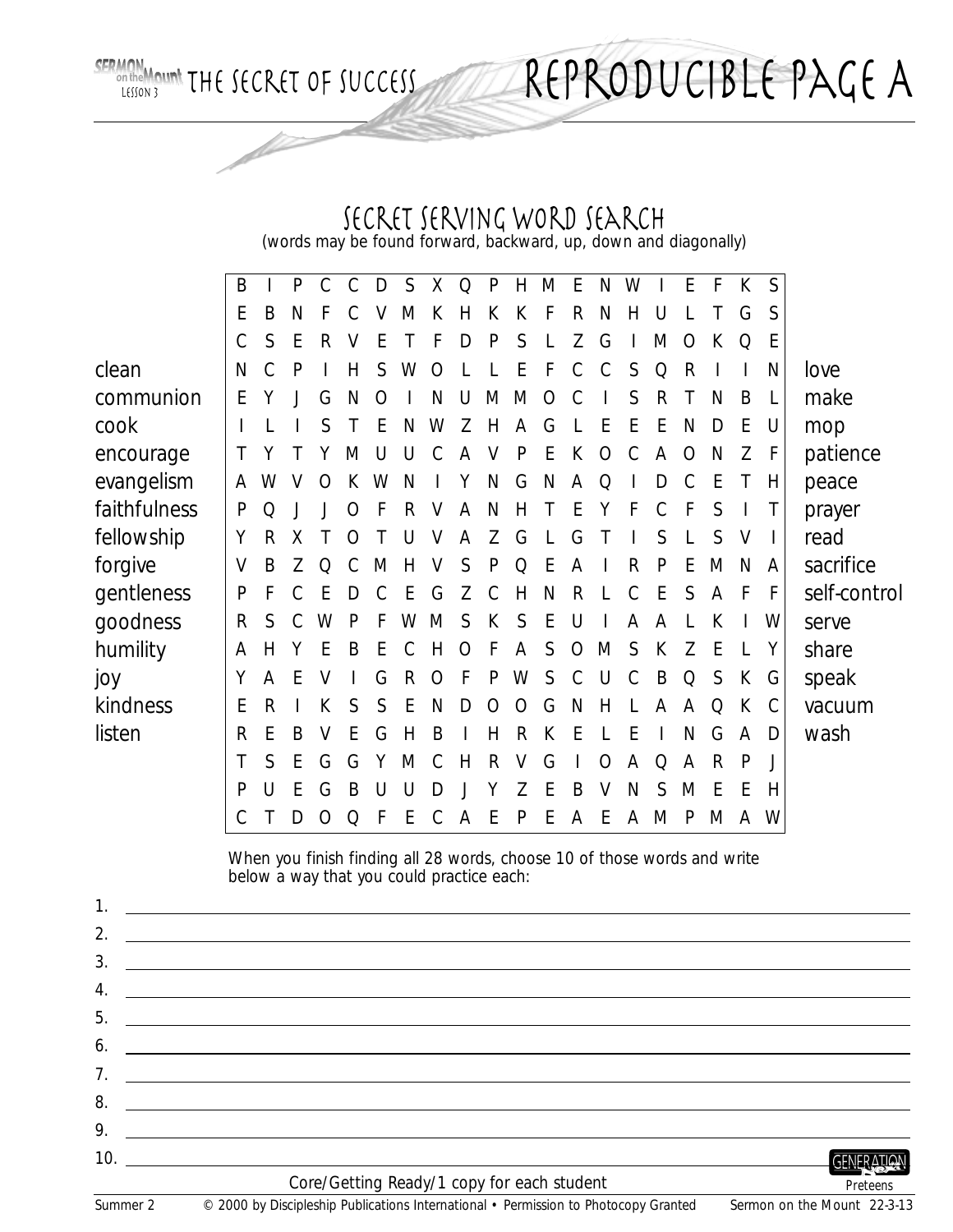ERMON NOUM THE SECRET OF SUCCESS

### The Kid Who Bragged Too Much

There once lived a kid who bragged about everything. If someone kicked a football high and far, he would say that he could kick the ball twice as high and twice as far. If someone painted a beautiful picture, he would say that he could paint a picture twice as beautiful in half the time. If someone sang a beautiful song, he would claim that he could sing a song that would make the birds stop to listen. He loved to brag. He bragged about little things, big things, things that mattered, and things that did not matter at all. Once he said that if he were to fight Superman that Superman would run away crying. He bragged that he could do anything.

Not only did he brag, but also if he ever did anything nice, then he expected everyone to notice. Once when he picked up an empty soda can and threw it in the recycle bin, he went around telling everyone that he should be nominated for a civic service award for cleaning up the community. When he would visit sick people in the hospital, he would say to them, "Isn't it nice that on such a beautiful day when I could be playing outside that I've come into this stinking, dull hospital room to cheer you up? I think I deserve an award for this." He was an expert at patting himself on the back for every little thing.

One day while he was riding his bike (which he said he could ride faster than anyone else in the county), he turned a curve too fast and fell into an old well that was many feet deep. The water came up to his waist. He started yelling for help.

One boy heard his cry for help and came to the edge of the well. He told the boy trapped in the well, "Just the other day you were bragging that you could jump higher than Michael Jordan or any other basketball player. So prove it—jump out of the well."

Another boy heard his cry and came up to the well. He said, "I heard you say

that you could dig better than a gopher or a mole. So go ahead did yourself out of the well." Another boy approached the well and said, "You told me you were the smartest boy in the world. Surely the smartest boy in the world could figure a way to get out of that well." He walked on by.

The boy was stuck in the well—a victim of his bragging tongue.

Several hours later some firefighters came by and pulled the boy out of the well. He was so embarrassed that he never bragged about anything again.



Reproducible page B



**Preteens**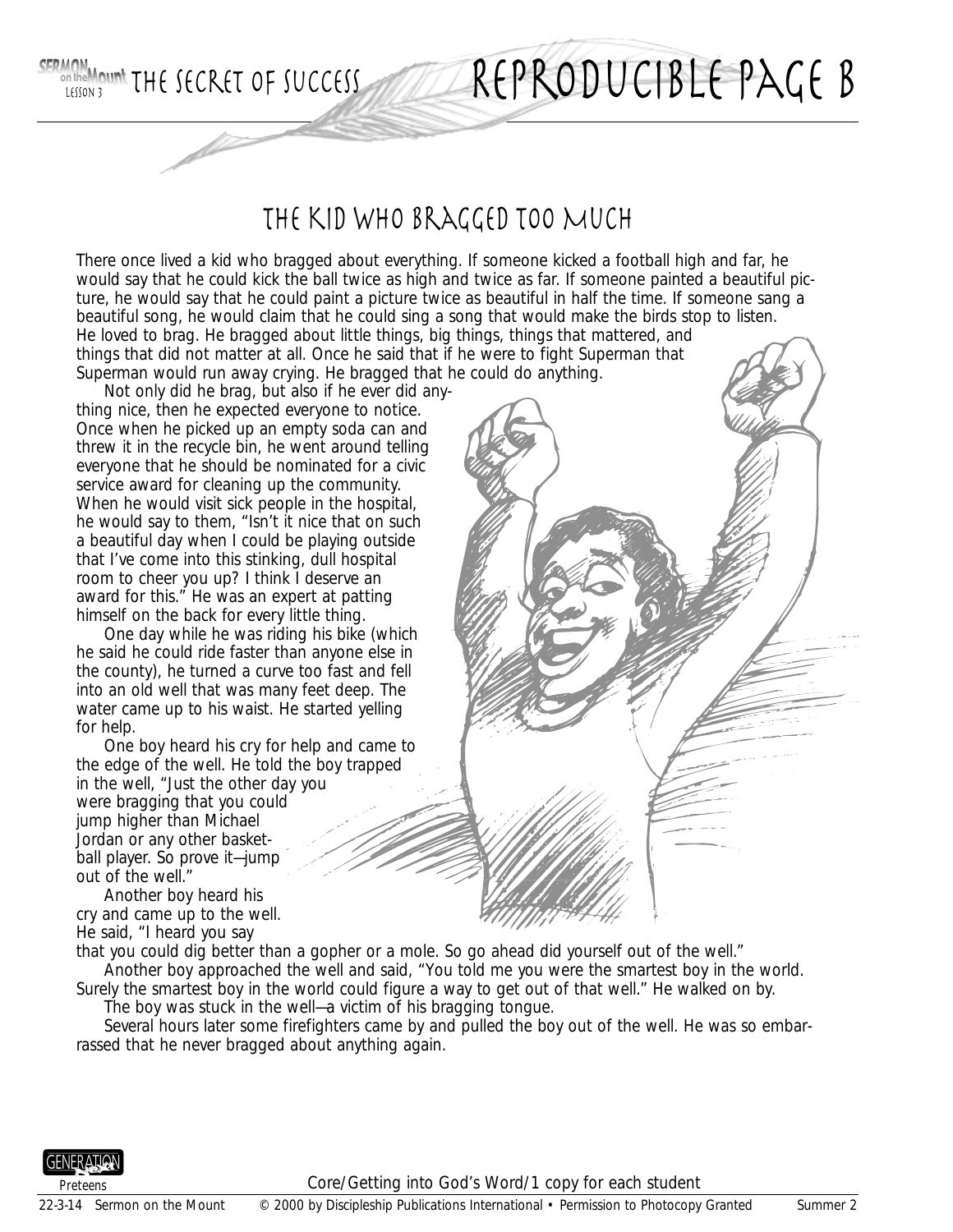SERMON OUT THE SECRET OF SUCCESS

## Scripture Memory Verse

"Be careful not to do your 'acts of righteousness' before men,

to be seen by them.

If you do, you will have

no reward from your

Father in heaven."



Reproducible page C

## WEEKLY CHALLENGE

Pray about and put into practice your plan of secret service. Share your victory with the class next week (but keep your specific act of service a secret if you can). Ideas could include (but are not limited to):

- doing cleaning at home after school, especially if parents are not at home (e.g., cleaning up a room, washing some dishes, mopping the kitchen floor)
- setting up chairs for preteen class before others arrive
- using paper towels and glass cleaner to clean the mirrors in your house (or sliding glass door or car windows)
- doing something at school to serve
- reaching out to another student who has difficulty making friends
- sending an anonymous encouraging note to someone



Core/Getting It to Others/1 copy for each student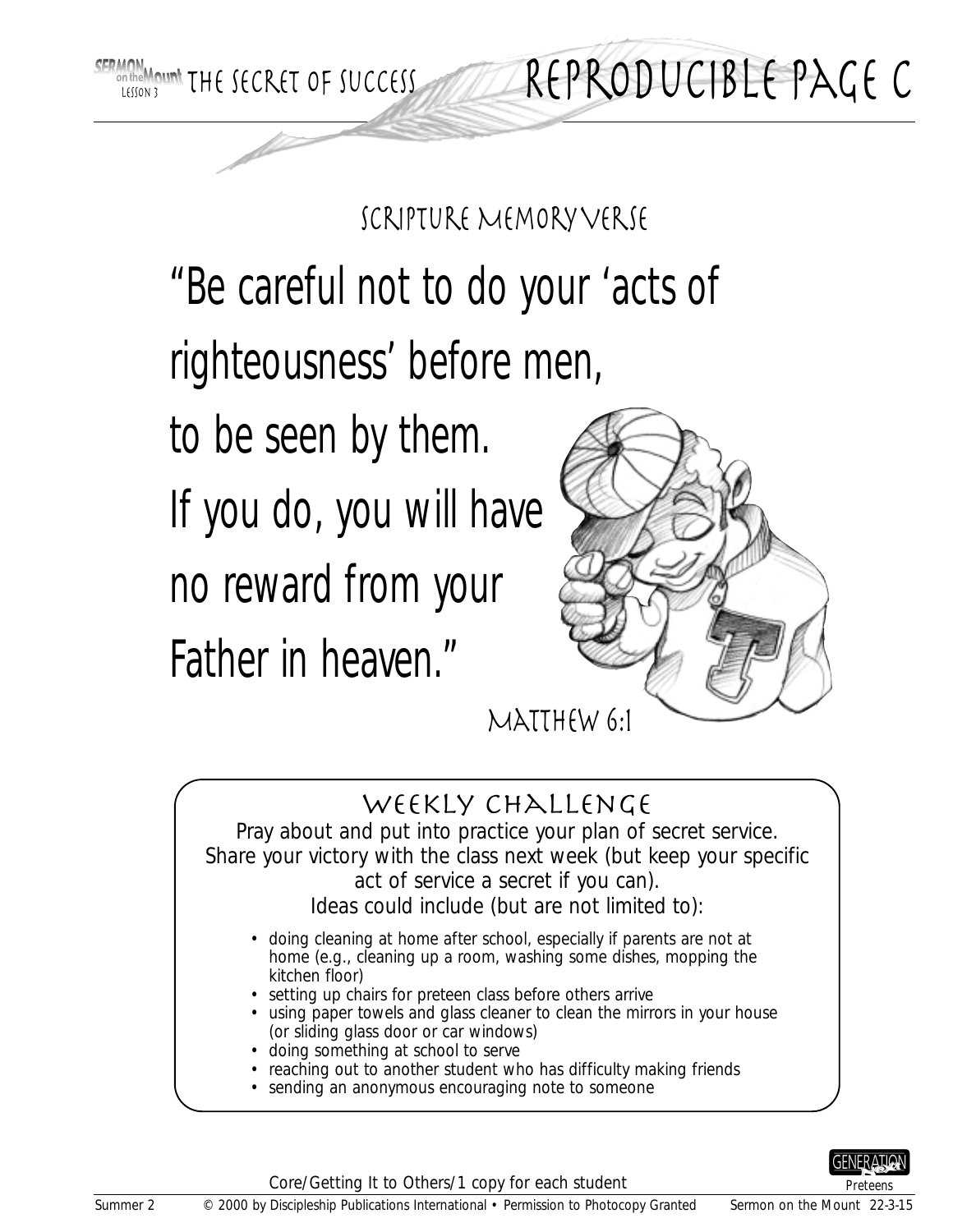This page intentionally left blank.